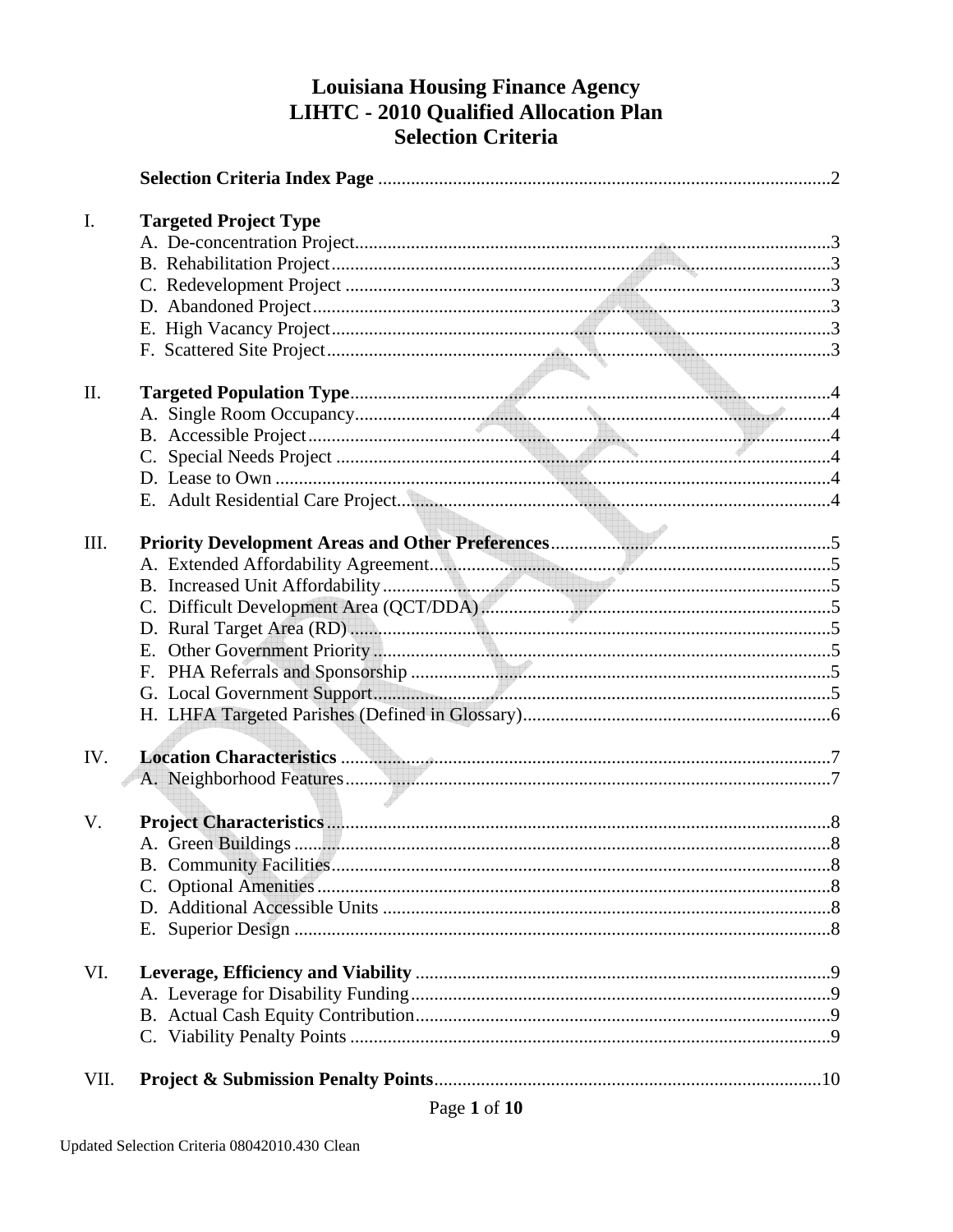## **Selection Criteria Index Page**

| I. | <b>Targeted Project Type (Maximum of One)</b>                                                                                                                                                                                                                                                                             | <b>Point Ranges</b>                                                                                      |
|----|---------------------------------------------------------------------------------------------------------------------------------------------------------------------------------------------------------------------------------------------------------------------------------------------------------------------------|----------------------------------------------------------------------------------------------------------|
|    | A. De-concentration Project<br><b>B.</b> Rehabilitation Project<br>Redevelopment Project<br>C.                                                                                                                                                                                                                            | 4-10 Points<br>10-20 Points<br>6 Points                                                                  |
|    | D. Abandoned Project<br><b>High Vacancy Projects</b><br>Е.<br><b>Scattered Site Project</b><br>F.                                                                                                                                                                                                                         | 10 Points<br>2-6 Points<br>4 Points                                                                      |
|    | II. Targeted Population Type (Maximum of One)                                                                                                                                                                                                                                                                             |                                                                                                          |
|    | Single Room Occupancy Shelter<br>А.<br>Accessible Project<br><b>B.</b><br><b>Special Needs</b><br>C.<br>D. Lease to Own<br>Е.<br><b>Adult Residential Care Project</b>                                                                                                                                                    | 5 Points<br>10 Points<br>6-10 Points<br>10 Points<br>3 Points                                            |
|    | <b>III. Priority Development Areas and Other Preferences (All That Apply)</b>                                                                                                                                                                                                                                             |                                                                                                          |
|    | A. Extended Affordability Agreement<br>Increased Unit Affordability<br>В.<br>Difficult Development Area (QCT/DDA)<br>C.<br>D. Rural Target Area (RD)<br>Е.<br><b>Other Governmental Priority</b><br>F.<br>PHA Referrals and Sponsorship<br>G. Local Government Support<br>H. LHFA Targeted Parishes (Defined in Glossary) | 2-4 Points<br>4-5 Points<br>2-4 Points<br>6 Points<br>3-6 Points<br>4 Points<br>2-11 Points<br>10 Points |
|    | <b>IV. Location Characteristics</b>                                                                                                                                                                                                                                                                                       |                                                                                                          |
|    | A. Neighborhood Features<br>V. Project Characteristics                                                                                                                                                                                                                                                                    | 0-10 Points                                                                                              |
|    | <b>Green Buildings</b><br>А.<br><b>Community Facilities</b><br>Β.<br>C.<br><b>Optional Amenities</b><br>D. Additional Accessible Units<br><b>Superior Design</b><br>Е.                                                                                                                                                    | 5 Points<br>2 Points<br>1-5 Points<br>1-3 Points<br>10 Points                                            |
|    | VI. Leverage, Efficiency and Viability                                                                                                                                                                                                                                                                                    |                                                                                                          |
|    | A. Leverage for Disability Funding<br>B. Actual Cash Equity Contribution<br>C. Viability Penalty Points                                                                                                                                                                                                                   | 3 Points<br>5-10 Points<br>Loss of 5 - 10 Points                                                         |
|    | VII. Project & Submission Penalty Points                                                                                                                                                                                                                                                                                  | Loss of $4 - 39$ Points                                                                                  |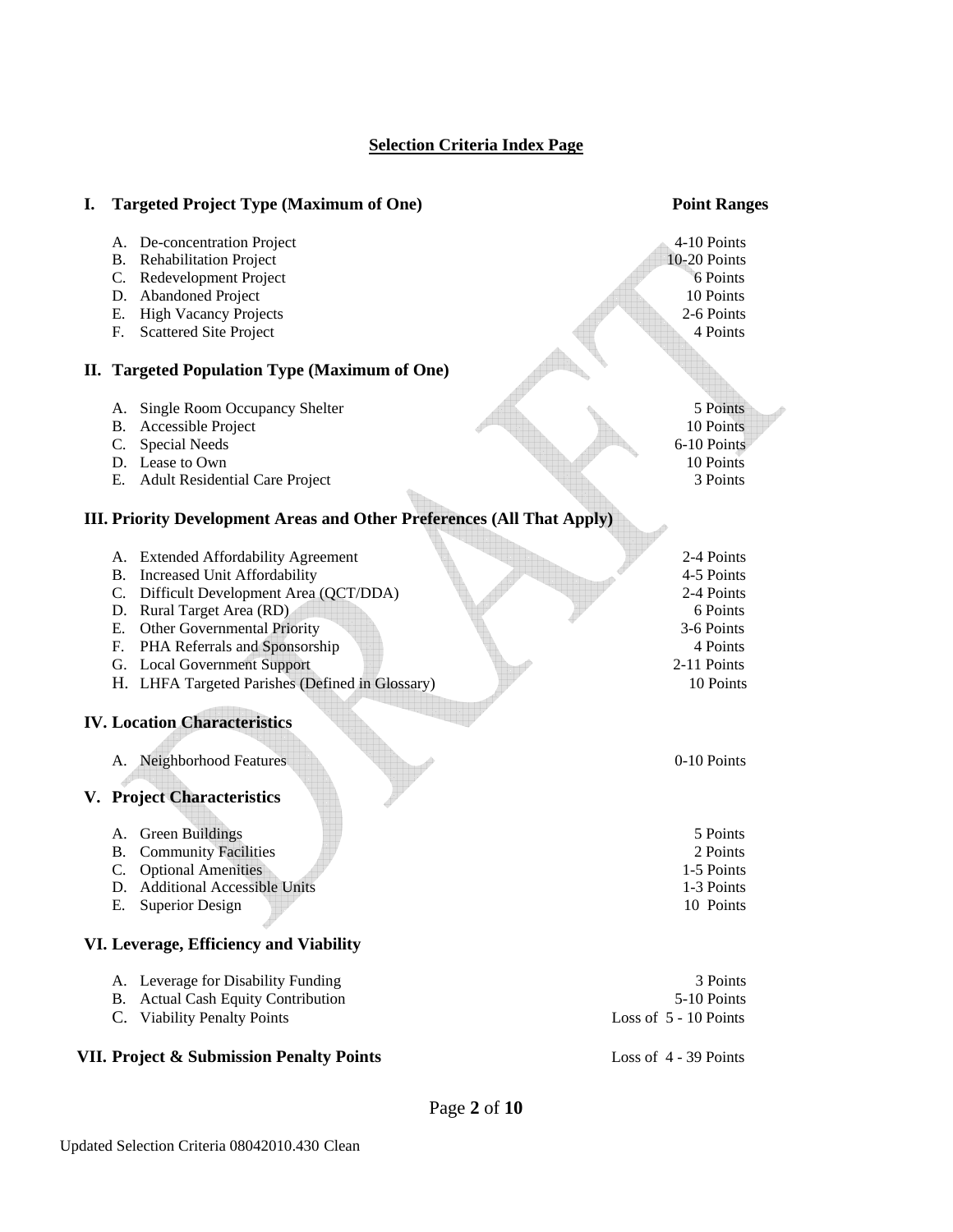#### **SELECTION CRITERIA AND EVIDENTIARY MATERIALS**

#### **Points I. TARGETED PROJECT TYPE (Select Maximum of One)**

### **A.** *Deconcentration Projects* (maximum of 10 Points)

- (i) *Project Diversity* Percentage of Low Income Units in Project does not exceed: (Not Qualified for Selection Criteria in I-F Scattered Site Project and II-E Lease to Own)
- (a)  $60\%$  of the Total Project units (b)  $50\%$  of the Total Project units  $8$ (c)  $40\%$  of the Total Project units 10 (ii) *Geographic Diversity*: Project is located in census tract in which the median income of the census tract exceeds 120% of the area median income  $\qquad 6 \qquad$ **B.** *Rehabilitation Project* which constitutes: (i) Substantial Rehabilitation or Conversion: (for acquisitions only)  $10$ • Capital Needs Assessment must evidence Substantial Rehabilitation (ii)Rehab of Historic Property 10 • Must evidence Historic Designation by SHPO  **C.** *Redevelopment Project* (As defined in the glossary) 6\_\_\_\_ **D.** *Abandoned Project* 10 \_\_\_\_ (For Acquisitions Only - Not Qualified for Selection Criteria II-D Lease to Own) • Submit letter from local governmental unit that all units in the Project are substandard and have been vacant for at least six months • Capital Needs Assessment must certify 100% vacancy **<sup>E</sup>**. *High Vacancy Projects* (For acquisitions only) (i) Minimum of 25% but less than 50%  $2 \longrightarrow 2$   $\longrightarrow 4$  $(ii)$  Minimum of 51% but less than 75%  $(iii)$  75% or above • Submit letter from local jurisdiction that unit has been vacant for at least 90 days and is likely to remain vacant because unit is substandard. • Capital Needs Assessment must evidence inspection of vacant units. **F.** Scattered Site Project- Blighted housing remediation and/or replacement • Submit list of each separate address and square footage and costs of each separate building.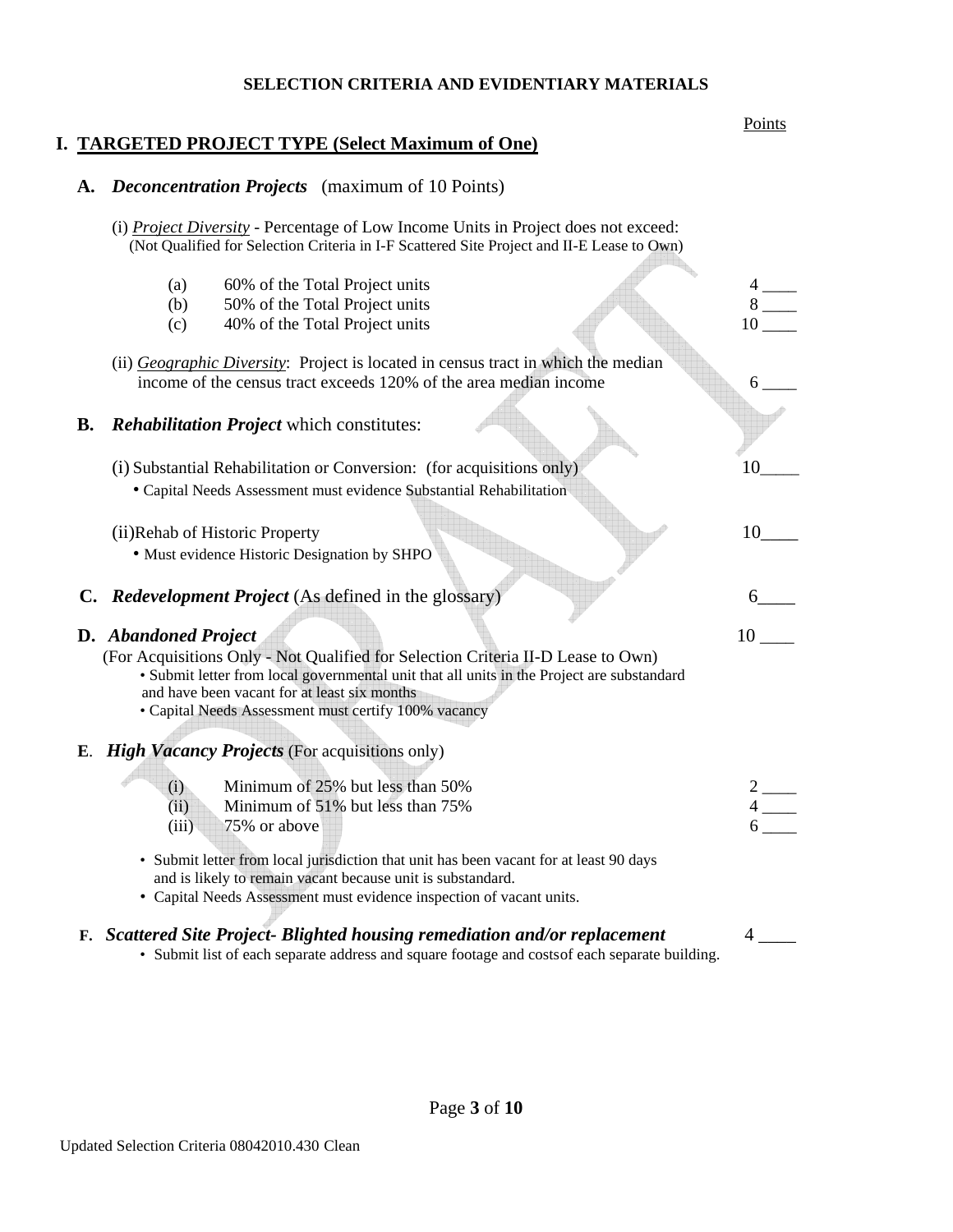## **II. TARGETED POPULATION TYPE (Select Maximum of One)**

|                                                   | A. Single Room Occupancy Shelter<br>· Submit evidence from local governmental unit or appropriate continuum of care district<br>that project satisfies need for homeless shelter                                                                                                                                                                                                                                                                                                                            |    |
|---------------------------------------------------|-------------------------------------------------------------------------------------------------------------------------------------------------------------------------------------------------------------------------------------------------------------------------------------------------------------------------------------------------------------------------------------------------------------------------------------------------------------------------------------------------------------|----|
|                                                   | <b>B.</b> Accessible Project (Not qualified for V.D Additional Accessible Units)<br>• Application must include the following:                                                                                                                                                                                                                                                                                                                                                                               | 10 |
| (i)<br>(ii)<br>(iii)<br>(iv)                      | Description of Supportive Services tailored to each Special Needs<br>Household (See Supportive Services Definitions)<br>Costs per annum of Supportive Services per Special Needs Household<br>or written commitment from governmental or non-profit agency that<br>Supportive Services will be provided to Project without cost<br>Experience of Taxpayer/Owner in developing Projects servicing<br>Special Needs Households<br>Evidence of Project Based Subsidy for Handicapped Households                |    |
| <b>Supportive Services</b><br>(Check one or more) | C. Special Needs Households other than Elderly Households and provides                                                                                                                                                                                                                                                                                                                                                                                                                                      |    |
| (i)<br>(ii)<br>(iii)                              | Homeless Households<br>Handicapped Households<br>Tenant populations of individuals with children                                                                                                                                                                                                                                                                                                                                                                                                            |    |
|                                                   | Twenty Percent serve such households<br>(a)<br>Ten Percent serve such households<br>(b)                                                                                                                                                                                                                                                                                                                                                                                                                     | 10 |
| (i)                                               | • Application must include the following:<br>Description of Supportive Services tailored to each Special Needs Household<br>(See Supportive Services Definitions)<br>(ii) Costs per annum of Supportive Services per Special Needs Household or written<br>commitment from governmental or non-profit agency that Supportive Services<br>will be provided to Project without cost<br>(iii) Experience of Taxpayer/Owner in developing Projects servicing Special Needs<br>Households                        |    |
| <b>D.</b> Lease To Own (Section 8)                | Owner must agree to sell units at Minimum Purchase Price.<br>• Not eligible if executing extended use agreement                                                                                                                                                                                                                                                                                                                                                                                             | 10 |
|                                                   | The award is subject to a transactional structure acceptable to the agency according to industry<br>best practices that protects the expectations of tenants anticipating title transfer of their units<br>in fee simple absolute or condo or cooperative ownership.                                                                                                                                                                                                                                        |    |
| Е.                                                | <b>Adult Residential Care Project</b>                                                                                                                                                                                                                                                                                                                                                                                                                                                                       | 3  |
|                                                   | Application must include the following: 1) Proof that it provides personal care for activities of<br>daily living and instrumental activities of daily living available 24 hours a day; chore services,<br>age and ability appropriate social and recreational activities, assistance with meals, medication<br>administration assistance, coordination/provision of transportation, housekeeping and laundry<br>and intermittent nursing services. 2) Such projects must have proof of approval to receive |    |

Page **4** of **10** 

development \_\_\_\_

Medicaid waiver funds through the Louisiana Department of Health and Hospitals. Projects will be allowed to adjust unit sizes to be consistent with the ARCP Licensing Standards for ARCP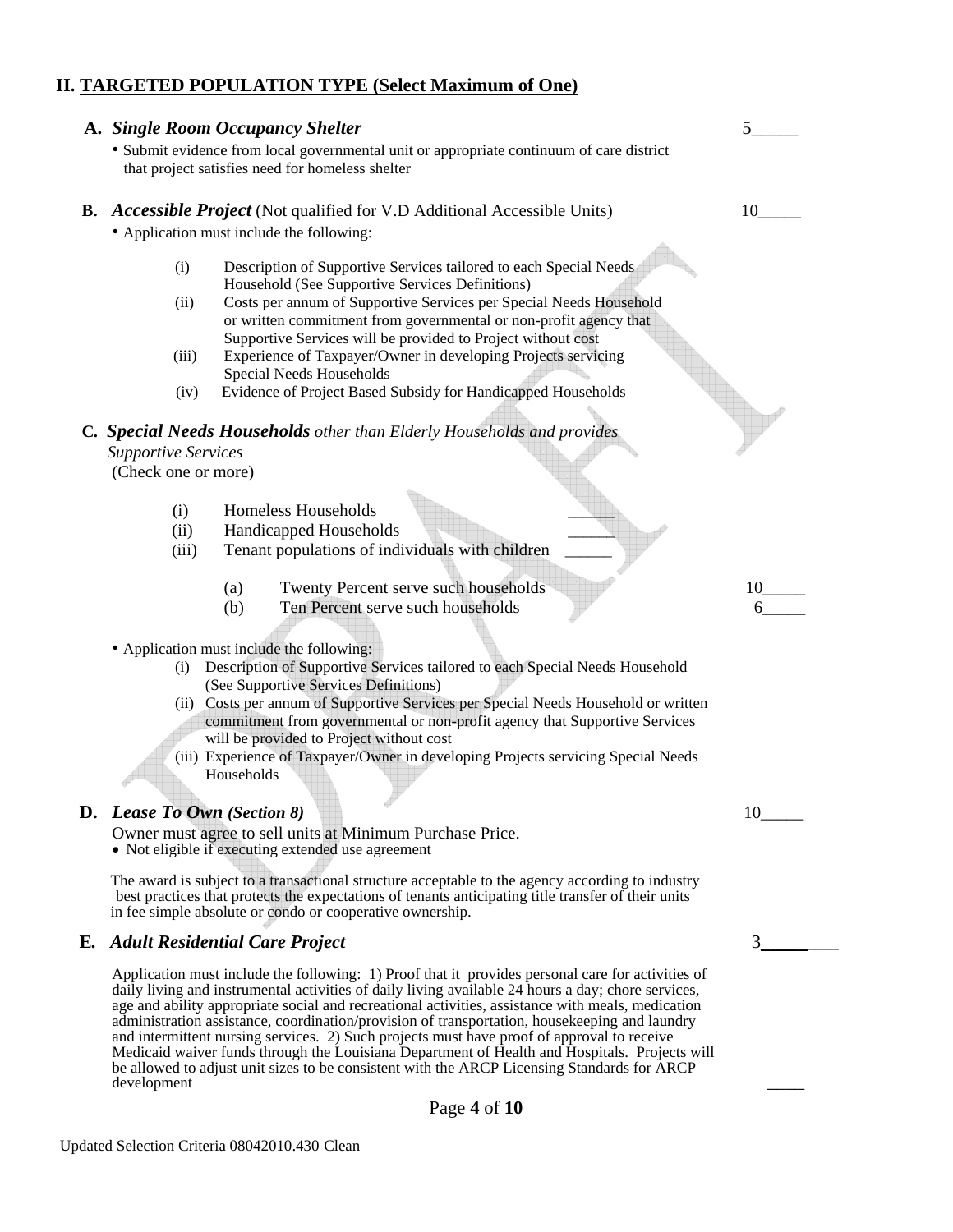### \_\_\_\_ **III. PRIORITY DEVELOPMENT AREAS AND OTHER PREFERENCES (All That Apply)**

## **A.** *Extended Affordability Agreement*

Project will execute agreement in which Owner irrevocably waives its rights under the provisions of I.R.C. §42(h)(6)(E) and (F) until after the (not eligible for lease-to-own projects)

- (i)  $25^{\text{th}}$  year  $2$  2
- (ii)  $30^{\text{th}}$  year  $3\frac{3}{\text{th}}$
- (iii)  $35^{\text{th}}$  year  $4$  4

\*Not eligible if executing Agency's Option to Purchase and Right of First Refusal Agreement

#### **B.** *Increased Unit Affordability*

At least 5% percent or more of project units serve PSH households.

- (i) At least  $5\%$  less than  $10\%$
- (ii) At least 10% but less than  $15\%$  5

## **C.** *Difficult Development Area (QCT/DDA)*

|    | (i)  | Project Located in Qualified Census Tract/Difficult Development Area (QCT/DDA) 2         |  |
|----|------|------------------------------------------------------------------------------------------|--|
|    |      |                                                                                          |  |
|    | (ii) | Copy of Final Concerted Community Revitalization Plan adopted by local                   |  |
|    |      | governmental unit included in Application                                                |  |
|    |      |                                                                                          |  |
| D. |      | <b>Rural Target Area (RD)</b>                                                            |  |
|    |      | Copy of Final Concerted Community Revitalization Plan adopted by local governmental unit |  |
|    |      | included in Application                                                                  |  |
|    |      |                                                                                          |  |
| Е. |      | <b>Other Governmental Priority listed below:</b>                                         |  |
|    | (i)  | <b>Enterprise Community or Renewal Community</b>                                         |  |
|    | (ii) | <b>HUB</b> Zone                                                                          |  |
|    |      |                                                                                          |  |
| F. |      | <b>PHA Referrals and Sponsorship</b>                                                     |  |
|    |      | Developer submitted a certified agreement stating they will accept referrals From        |  |
|    |      | local PHA to which Developer agrees to rent low income units to households at the        |  |
|    |      | top of PHA's waiting list (See Attachment to Application for Form of Referral Agreement) |  |
|    |      |                                                                                          |  |
|    |      |                                                                                          |  |

## **G.** *Local Government Support*

Local Government reduces project development costs by providing CDBG, local HOME, or other local governmental assistance/funding in the form of loan, grants, rental assistance, or a combination of these forms or by:

- Waiving water and sewer tap fees;
- Waiving building permit fees;
- Foregoing real property taxes during construction;
- Contributing land for project development;
- Providing below market rate construction and/or permanent financing;
- Providing an abatement of real estate taxes;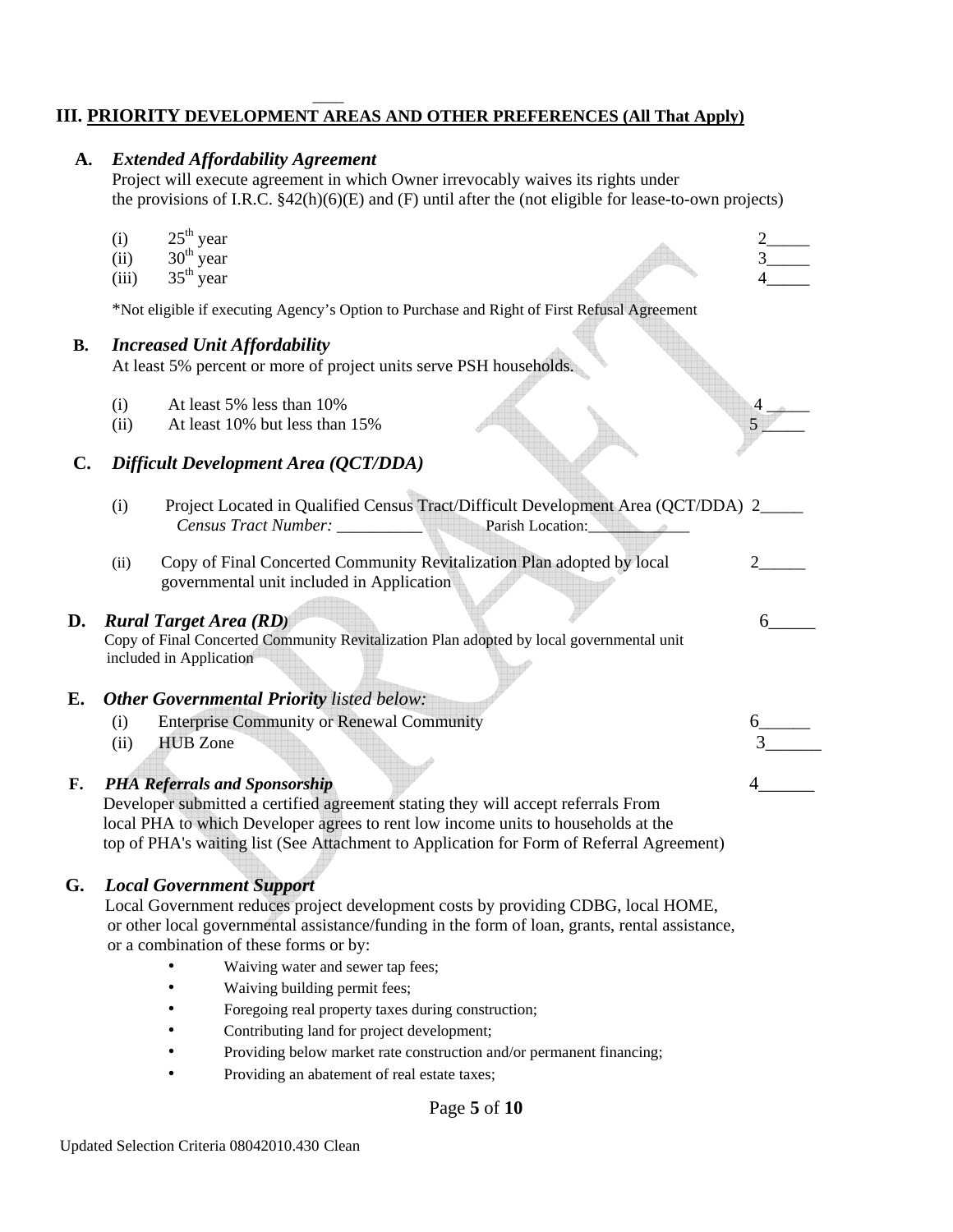|  |  |  |  |  |  |  |  | Providing other project operational cost subsidies other than real cash contributions |
|--|--|--|--|--|--|--|--|---------------------------------------------------------------------------------------|
|--|--|--|--|--|--|--|--|---------------------------------------------------------------------------------------|

|    | (i)   | 7% or more of total project development cost reduction                                                                                                                                                                                                                                                                                                                                                                   |    |
|----|-------|--------------------------------------------------------------------------------------------------------------------------------------------------------------------------------------------------------------------------------------------------------------------------------------------------------------------------------------------------------------------------------------------------------------------------|----|
|    | (ii)  | Greater than or equal to 4% but less than 7% of total project development<br>cost reduction                                                                                                                                                                                                                                                                                                                              |    |
|    | (iii) | 2% but less than 4% of total project development cost reduction                                                                                                                                                                                                                                                                                                                                                          |    |
|    |       | (The above referenced Local Government Funds must be actual "awarded funds"<br>as evidenced by a signed commitment obligating the funds to the project.)                                                                                                                                                                                                                                                                 |    |
|    |       | PHA's evidence of Federal Capital Grants in an amount of no less than 4% of total project                                                                                                                                                                                                                                                                                                                                |    |
|    |       | Development cost reduction                                                                                                                                                                                                                                                                                                                                                                                               |    |
|    | (iv)  | Project has obtained local government support as evidenced by a signed<br>commitment letter, The project must submit an original letter of support for the<br>project on official letterhead from the highest ranked public official of the City<br>in which the project is located or fully executed City Proclamation in support<br>of the project AND proof of support from the majority members of the City Council. |    |
|    |       | (These points are not dependent upon qualifying for (i), (ii) or (iii) above)                                                                                                                                                                                                                                                                                                                                            |    |
| Н. |       | <b>State of Louisiana Designated Targeted Parishes</b>                                                                                                                                                                                                                                                                                                                                                                   | 10 |
|    |       | (To be determined)                                                                                                                                                                                                                                                                                                                                                                                                       |    |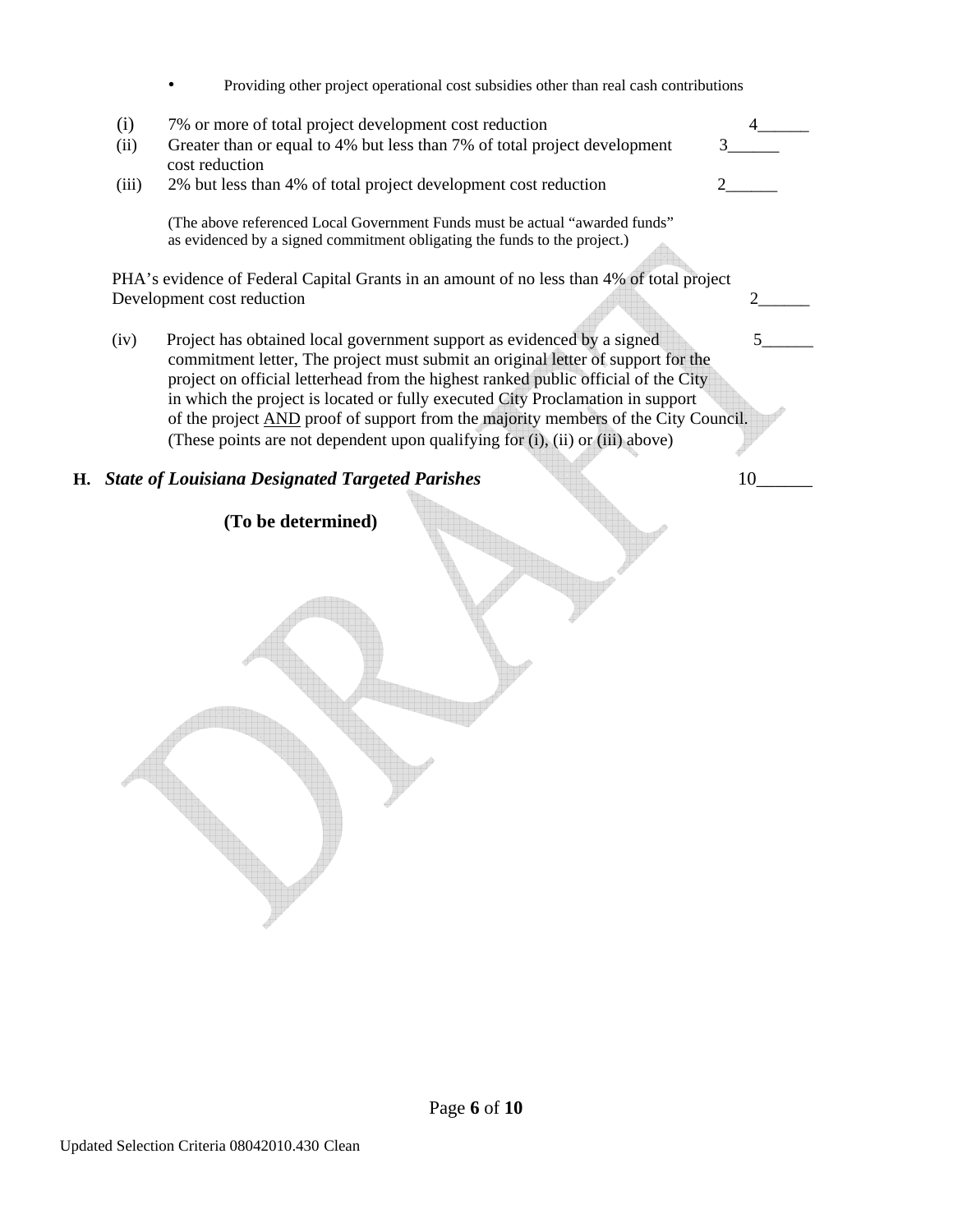## **IV. LOCATION CHARACTERISTICS**

## **A.** *Neighborhood Features*

#### (i) Points Gained\*: (maximum of 10 Points)

Points will be awarded for the following services located within the specified distance of the site. Distance will be measured by odometer from the automobile entrance of the proposed project site to the closest automobile entrance to the parking lot of the applicable service. Applicant should ensure that the service is suitable for the targeted population. Points will only be awarded for the services listed below. One Half (0.5) points will be awarded for any service listed that is located over 1 mile but is within 2 miles.

**1 point <= (1) mile**  Grocery Store **Example 2018** Public Library Public Transportation \_\_\_\_ Convenience Store Hospital/Doctor Office Bank/Credit Union Elementary School \_\_\_\_ Post Office Pharmacy/Drug Store Adult/Child Day Care/ After School Care \_\_\_\_ Total Positive Points \_\_\_\_

#### (ii) Points Deducted\*: (No Maximum for Deductions)

(There **is no limit** on the amount of points that can be deducted for negative neighborhood services.) Five points **each** will be deducted if any of the following incompatible uses are adjacent to the site; two points **each** will be deducted if any of the following incompatible uses listed are within  $\frac{1}{2}$  mile of the site.

| Junk yard/dump                 | Pig/chicken farm     |                       |
|--------------------------------|----------------------|-----------------------|
| Salvage yard                   | Processing plants    |                       |
| Wastewater treatment facility  | Industrial           |                       |
| <b>Distribution facilities</b> | Airports             |                       |
| Electrical utility substations | <b>Liquor Store</b>  |                       |
| Prisons                        | Solid waste disposal |                       |
| Adult entertainment/video/     |                      |                       |
| theater                        |                      |                       |
|                                |                      | Total Negative Points |
|                                |                      |                       |

\*The Market Study for every project must include a separate section that evidences whether the Project satisfies the positive points listed or incurs the negative points listed above. The application should not be penalized if the LHFA hired market analysis fails to include the referenced section.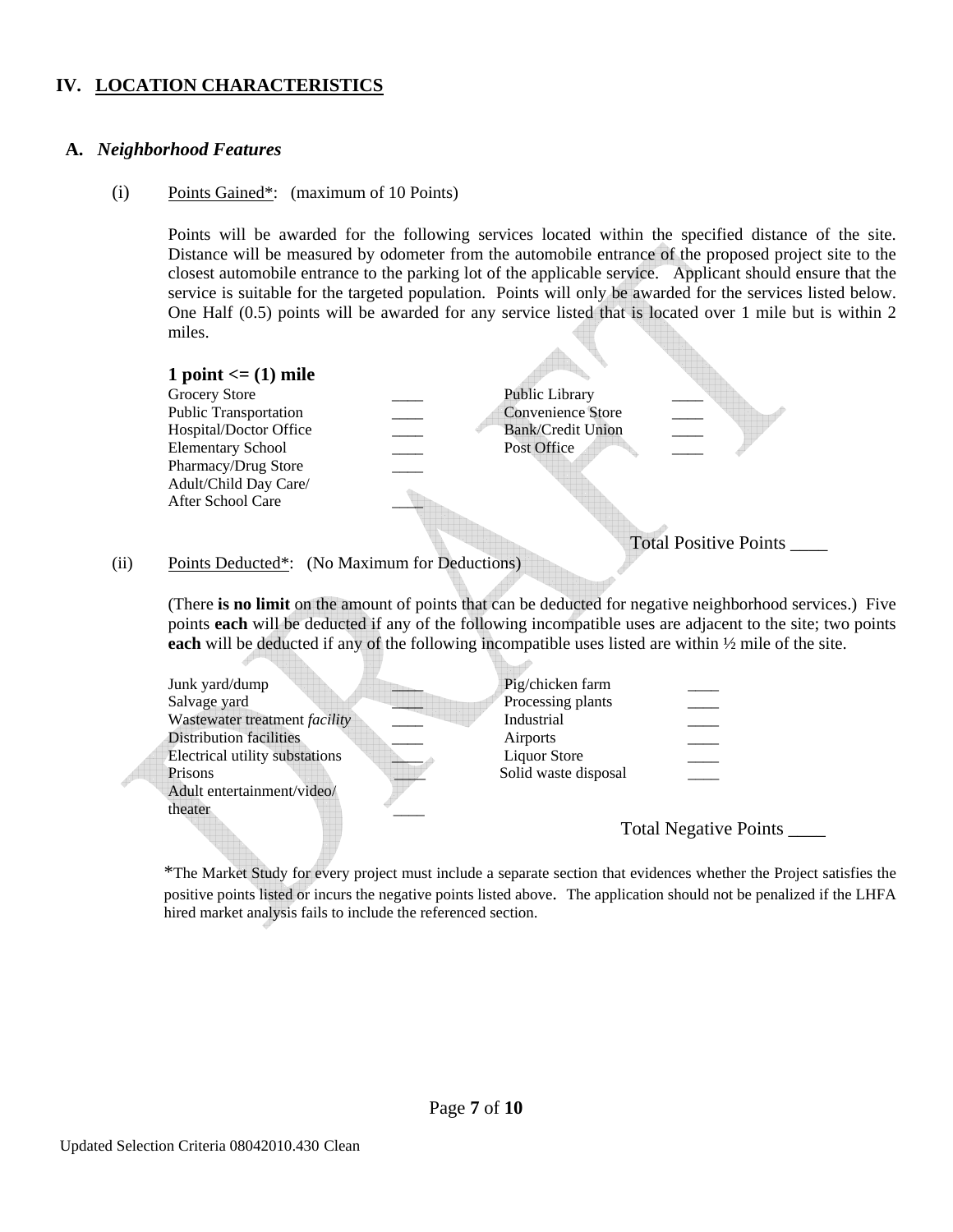## **V. PROJECT CHARACTERISTICS**

**A.** *Green Buildings* 5\_\_\_\_\_\_ 5\_\_\_\_\_\_ See Glossary for definition of "Green Building."

 **B.** *Community Facilities (See Glossary)* 2\_\_\_\_\_ (Community facilities must be consistent with definition contained in QAP)

## **C.** *Optional Amenities*

- (i) Washers and dryers are installed and maintained in every unit
- (ii) Dishwashers maintained in each unit
- (iii) Disposals maintained in each unit

## **D***. Additional Accessible Units*

Accessible Units in excess of Section 504 of II C Accessible Project Rehabilitation Act of 1973 (Not Qualified for Selection Criteria II-C Accessible Project) Assume Section 504 applies to all Projects, i.e.,5% of units must be accessible for people with mobility impairments and 2% for people with hearing or vision impairments.

|      | Number of Units:                                 | $=$ more than 8% of the total units  |  |
|------|--------------------------------------------------|--------------------------------------|--|
|      | but less than or equal to 10% of the total units |                                      |  |
| (11) | Number of Units:                                 | $=$ more than 10% of the total units |  |
|      | but less than or equal to 15% of the total units |                                      |  |

(iii) Number of Units:\_\_\_\_\_\_\_\_\_\_\_ = more than 15% of the total units 3\_\_\_\_\_\_

 • Submit number, percentage and description of construction and/or equipment provided for each Accessible Unit.

• Unit count must represent at least (1) one unit above the 504 requirement

## **E***. Superior Design* 10*\_\_\_\_\_*

Up to 10 points may be given for a project having Superior Design. Any developer requesting points from this category will be required to submit a \$2,000 fee for an independent architect certification. The Board will retain an AIA-certified architect to review designs and make final determination*.*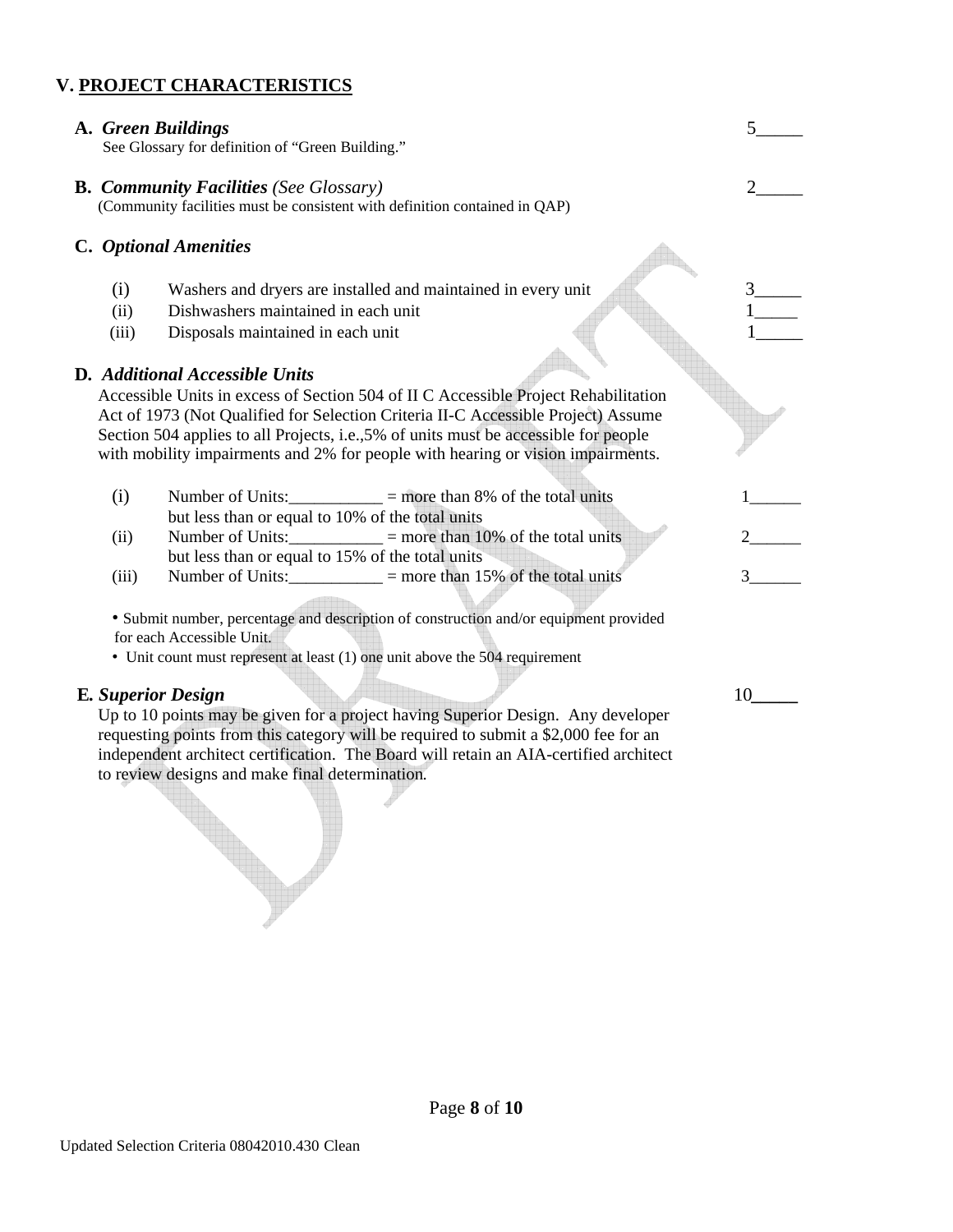## **VI. LEVERAGE, EFFICIENCY AND VIABILITY**

| A. Leverage for Disability Funding                                         |  |
|----------------------------------------------------------------------------|--|
| Leverage consists of federal or other funds for persons with disabilities: |  |
| $List^{\cdot}$                                                             |  |

**B.** *Actual Cash Equity Contribution (Investment) by Developer or other Sources (Ex. City, Municipality)* 

- (i) Contributions of 10% or more of TDC  $10_{-10}$
- (ii) Contributions 5% or more but less than  $10\%$  TDC  $5\_\_$

## *C. Viability Penalty Points*

(i) Rehabilitation Hard Costs are less than \$20,000 per unit -5

 Specify Total Rehab Hard Costs: \$\_\_\_\_\_\_\_\_\_\_\_\_\_ ÷ Number of Units:  $\_\_\_\_\_\_\_=\$ \$ /unit

(ii) Development fee exceeds 25% of hard costs for rehabilitation